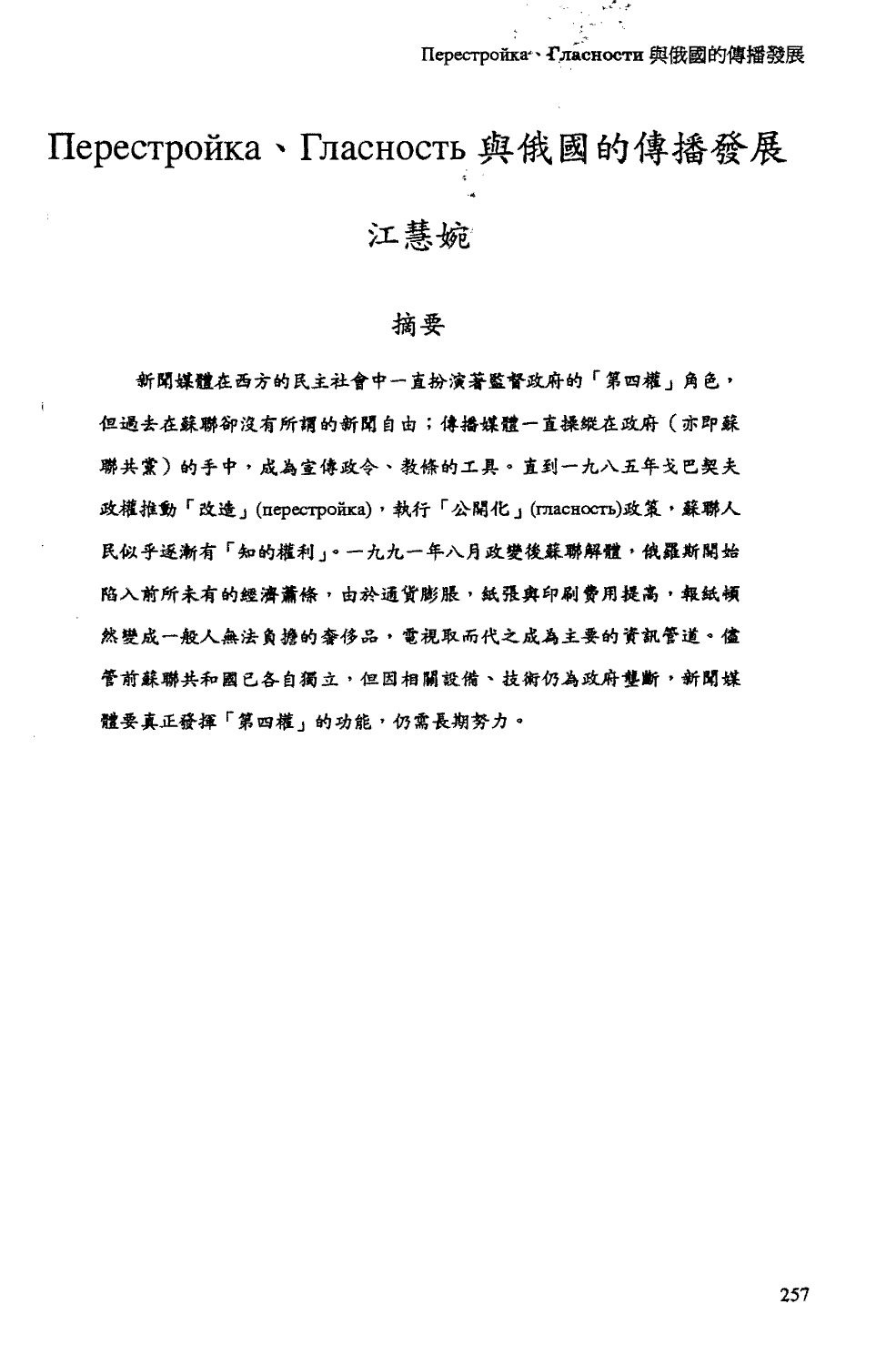$f_{\rm{th}}$ 

# **蘇聯時期的大眾傳播**

依西方傳播學者的說法,現代傳播媒體應具備守望、決策、教育及娛樂四項社會功能。 就是說,現代傳播媒體負有傳達訊息、提供意見、教育大眾與娛樂大眾四大責任。然而對蘇聯 政府而言,傳播是傳遞訊息與宣傳的一種方法,其主要任務是推動共黨意識、社會共識,以消 除所有社會主義建設的障礙。

 $*$ .,  $*$ ~. ' f  $\mathbf{r}$ 

٩.<br>ت

蘇聯的新聞媒體深受馬列思想影響,馬克斯認為傳播媒體是資本主義的再製品,經濟基礎 決定其產物結構的形式。傳播媒體(當時指的是報紙與電報)於是成為普羅階級克服孤絕,圖 結為階級共同利益與改革而努力的重要方法。

列寧認為報紙不只是一個集體的宣傳和煽動者,也是一個集體的組織者。所以蘇聯的報紙 成為教導強化馬列主義煽動群眾的工具。為了發揮布爾什維克媒體作為社會建設革命工具的最 大功效,列寧於一九一七年提出幾點新聞從業人員的指導原則:

#### 1) Партийность **黛性**

列寧認為蘇聯新聞人員的首要原則為黨性(партийность)與思想性(идейность)。自一九一七 年革命後開始蘇聯媒體就在這個原則下認同並服膺共黨與普羅階級,因此也只有黨組織、政府 機關與公共組織(如工會)等機構團體才能經營媒體。

#### 2)06I,eKTHBBOCTh **3B4'1**

蘇聯媒體對客觀的定義不同於西方國家,對蘇聯的新聞人員而言,客觀的意義是不以主觀 同情態度來解析事實。記者應以馬列教義來報導事件,新聞人也深信唯有如此才合乎科學。

#### 3) Hapo JHOCTL 群眾性

Aлфёров 認為如果共產黨員的黨性原則象徵新聞活動的意識與組織方針,那麼群眾性則揭 '. 示了大眾媒體的服務對象及訊息來源'。

群眾性具有兩層意義:

<sup>&</sup>lt;sup>1</sup> В. Н. Алфёров. Воплощение ленинского принципа народности в партийно-советской печати. Москва: Мысль. 1984, ст.6.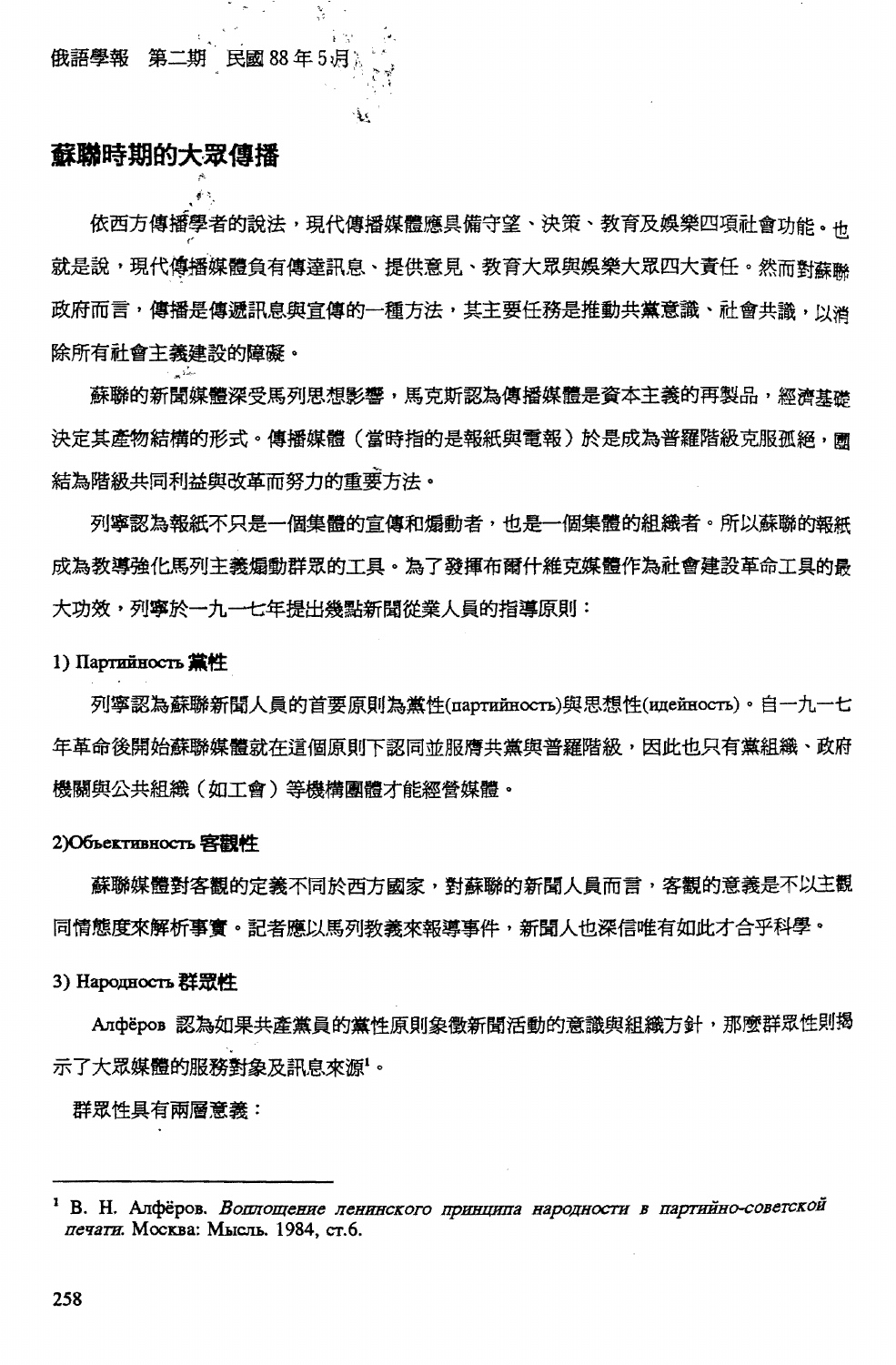媒體應擴展群眾的視野與觀點,作為黨與民眾相互溝通的橋樑。因此俄國報紙具有二  $\mathbf{i}$ . 特點:讀者投書與農工派駐記者制度。這些特派記者負責地方監督、促進經濟,並避 免官僚反制。

 $\mathcal{L} = \mathcal{L}$ 

نوں<br>اچھیا

ii. 藉助讀者投書使媒體成為"民意的風向球"。蘇聯每年有 6% 的人口回應報紙作讀者 投書,從某些角度來看,蘇聯的媒體建立了一個雙向溝通的管道。

根據群眾性原則,蘇聯媒體在形式與結構上必須接近群眾並反映出黨定義的真實,所以 蘇聯報紙常有正面的增產消息及相關經濟新聞報導,而這類報導常藉由生產方面的正面宣傳 來彰顯國家的成功與進步。

4) Гласность 公開

列寧所指的公開有二:

i. 在社會主義建設時期報導蘇聯經濟、社會、文化生活中的卓越現象。

ii. 為了成功的社會建設,對於社會、經濟的負面現象加以批評。

簡言之,馬列主義反對絕對而抽象的新聞自由,認為資本主義社會所保障的是布爾喬亞 的新聞自由。而蘇聯最初的新聞便是建立在這樣一個客觀、公開、關心(蘇維埃社會主義國 家)群眾利益、接近群眾的基礎上。充分彰顯其黨性及其所謂"真實性"的立場。

一九00年十二月十一日列寧在萊比錫創辦第一份共產主義報紙火星報(Kckpa),第一 份真理報則出現於一九一二年一月十九日,後來真理報成為蘇共中央委員會的機關報。

史達林對新聞自由的看法基本上是延續馬列思想,但他更進一步將傳播媒體的控制與經 營權集中於中央。自一九二 0 年代末至一九三 0 年代初,蘇聯的傳播媒體更成為史達林個人 的權力工具。在他執政時期,由於受制於當時的政治氣氛,新聞從業人員和其他文化工作者 一樣,不論在新聞的內容或報導風格上都不得不與黨的意識型態妥協,甚至免不了對黨領導 的人身加以歌功頌德一番,而這種對領導神格化的時期一直持續到一九五三年史達林過世為 止。此外,公開不僅成為強化官僚體制的工具,也是消滅政治對手、鞏固政權的一個藉口。 史達林就這樣成功地操縱媒體來排除托洛斯基、布哈林等異己。

赫魯雪夫執政後開始了所謂的「解凍」時期(orrenens),赫魯雪夫主張媒體是打擊工人階

259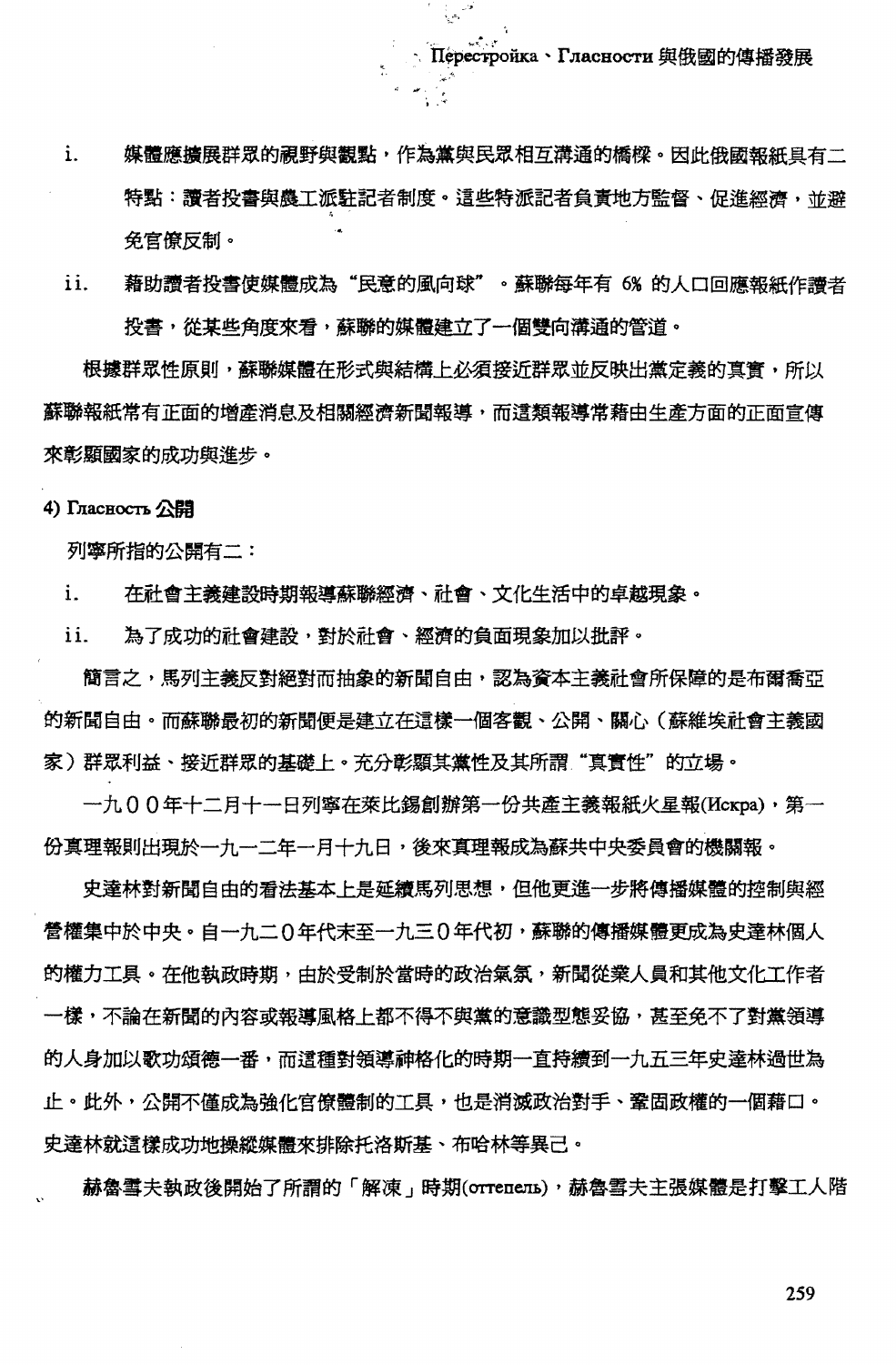級主要敵人的意識武器、但應摒棄過去史達林時期慣有的政治口號。他認為報紙應跳出過去R 事均依一定形式來寫的窠臼,報導的內容應提供更多樣化、更有深度的資訊<sup>2</sup>。一九五六年新關 記者工會成立,致力於振興新聞專業,並鼓勵會員政治自主、勇於直言。同年設立報紙機關 Coberckas Poccus, 主要出版更生動活潑而非陳腔濫調的報紙。儘管赫魯雪夫的改革無法改變 由史達林所建立的媒體與黨、政府的基本關係,他仍大力鼓吹各種批評與不同意見以改善蘇聯 體制的運作。但是他的改革對其他同僚顯然太急遽,一九六四年他被迫下台,而他的解凍政策 也在一九六六年宣告終止。

布里茲涅夫主政初期(一九六四-六七年),傳播媒體仍享有某些自由而不必刻意讚揚 國元首,此時可稱為第二解凍時期,媒體受到溫和的意識控制,因為此時布里茲涅夫才慢慢地 從同輩中崛起。一九六八年他下令攻打捷克,使他的形象由謙恭轉變為握有實權的專斷強人。 從此布里茲涅夫便成為繼史達林之後新的個人崇拜目標。自一九七一年開始媒體便不再享有赫 魯雪夫時期所擁有的自主性,尤其從七0年代到八0年代初傳播界完全沒有所謂的公開。

隨著布里茲涅夫時代的結束,慢慢地出現了未經政府檢查的資訊來源,包括地下出版品 (caмиздar)、錄影帶、外國電視電台的廣播,再加上人民與外國的接觸機會增加,尤其在電腦 及科技資訊引進蘇聯之後,政府已無法像以前那樣控制資訊傳播。

### **蘇聯傳播媒體的結構與功能**

蘇聯傳播媒體的結構與功能在一九二0年代中期便已確立,唯一有出版權的是蘇聯共黨的各 大小附屬機構(從中央委員會到地方黨委會)、國家政府組織(從最高蘇維埃、中央各部會機 關到基層的地方政府組織),及官方的公共機關(如共產主義青年團〔комсомол〕、國家運動委 員會等)。也就是說,直到一九八0年代末蘇聯境內沒有任何獨立出版公司。地下出版品從一 九六0年代末到七0年代初最為興盛,是布里茲涅夫時期可與政府不實的宣傳資訊相抗衡的重 要資訊管道。

<sup>2</sup> Brian McNair. *Glasnost. perestroika and the Soviet media.* London: Routledge, 1991. pp.41-42.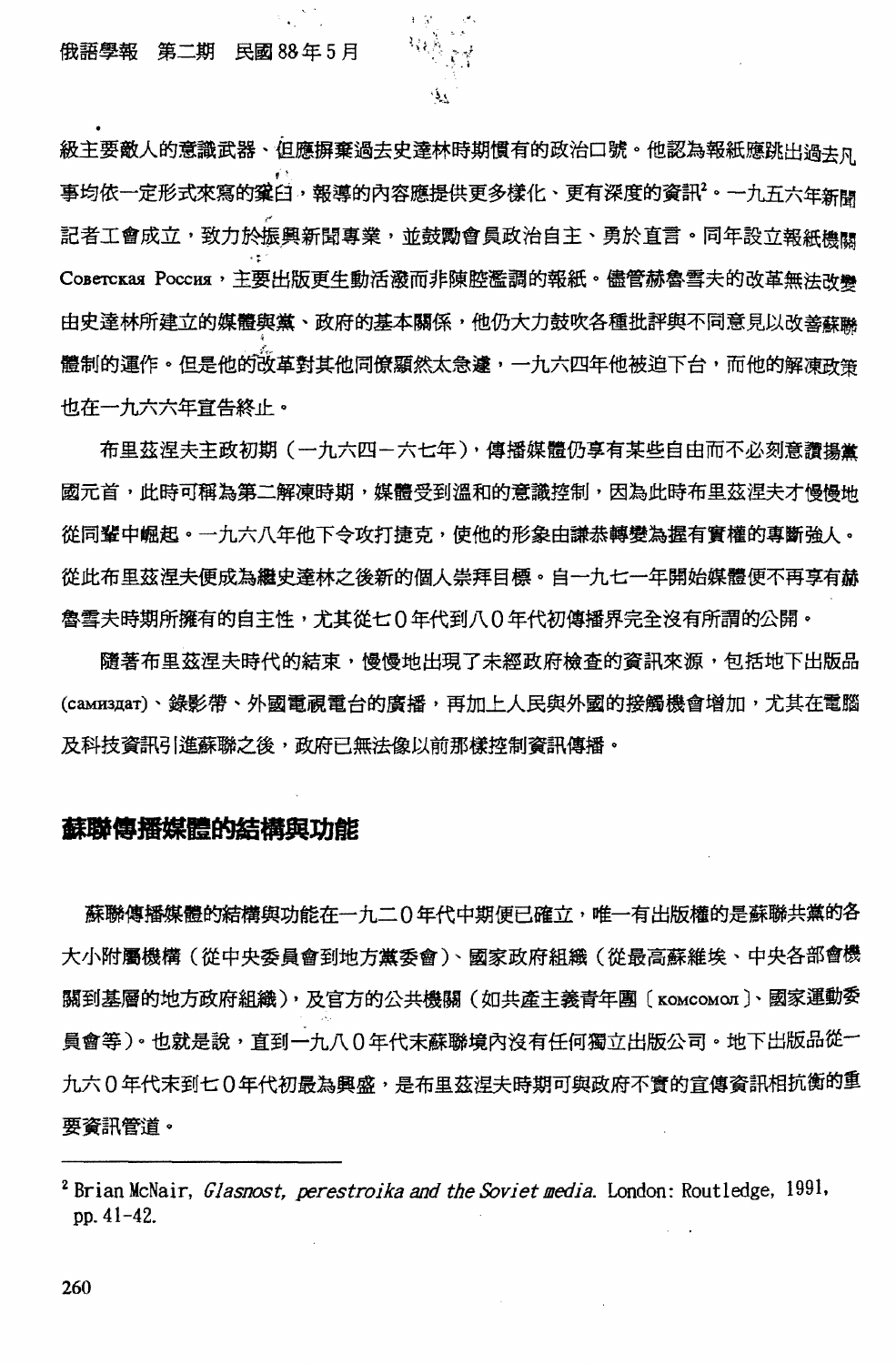Перестройка \* Гласности 與俄國的傳播發展

 $\frac{r}{3}$ 



上圖為蘇聯共黨管理新聞媒體組織系統表(來源:李瞻・新聞學・台北;三民審局,1982・頁 159)

為了確保黨對媒體的有效控制,蘇共中央委員會設有文化與宣傳部門,其中文化部門負 黃監督管理電影、藝術與創作事務,而宣傳部門則監督管理出版、印刷、電視與廣播、宣傳 與煽動、政治教育、報紙雜誌等事務。從黨中央到地方黨部主管傳播媒體的部門就這樣地形 成一個嚴密層層控管的金字塔。3

<sup>3</sup> 李瞻, 新聞學。台北;三民書局, 1982, 頁 158-59。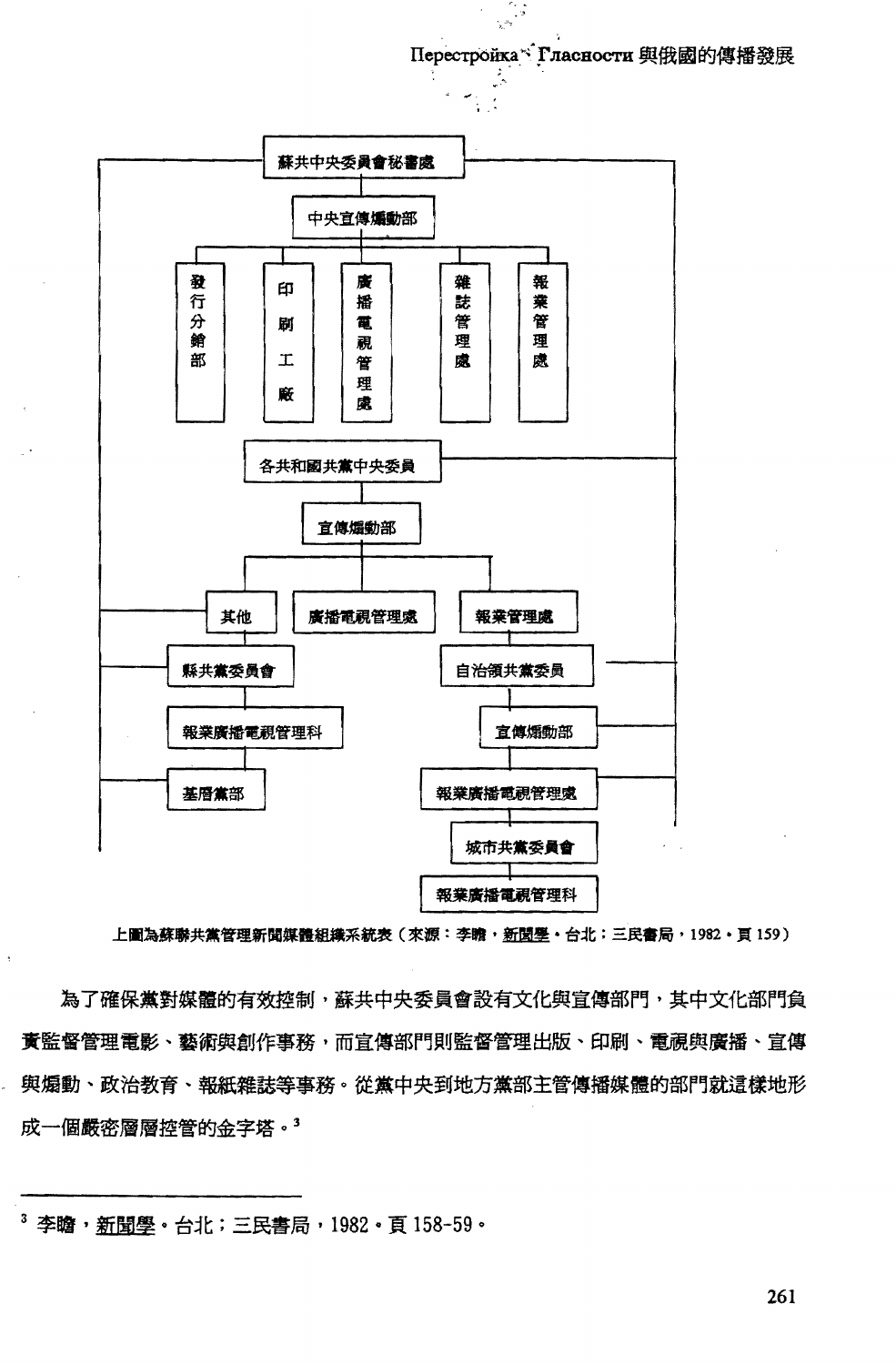俄語學報 第二期 民國88年5月%

根據列寧的指示,蘇聯傳播媒體的主要功能是宣傳、煽動與組織。蘇聯共黨對於「宣傳、 與「煽動」的區別是以 Плеханов 所下的定義為依據:「一個宣傳人員提供一個人或少數人許 多觀念,而一個煽動人員僅提供一大群人一個或少數幾個觀念」 '。所以蘇共的宣傳主要是 針對社會中較前衛的知識份子,如各行業的領導人物與任職官員;而煽動則是教育一般群眾 認識共產精神的主要工具。簡書之,革命初期媒體的主要任務是煽動;史達林執政時期訓鳥 組織:全國組織在一個「英明的領導」之下,動員全民開始工業化與集體化;自一九六八到 八五年以來,媒體的主要工作則是宣傳。政府藉著宣傳手段提供人民少量的真相以建立虚構 的美好社會主義建設遠景,儘量減少資訊的可信度,代之以抽象的道德教育、教條及文字技 巧的把玩。

ی≴י

由於受到政治及意識型態上的嚴密監控,媒體完全以服務黨為目的。掌控媒體的主要機 構是書籍出版總局(Главлит),負責控制監督所有出版品、廣播、電影及電視內容;未經書籍 出版總局核可蓋印者不得出版。此外,還有各級黨的組織,嚴密控制出版物的內容、政治傾 向與意識型態。黨對資訊內容及分配的控制分;

- a)意識型態/政治控制;如透過黨(各級)組織的訓練活動。

b)技術(層)控制;透過 KIT5、檢杳人員、警察等。

除了黨的層層監控之外,另一個造成媒體只服務黨的原因是一般人的懦弱本性-擔心遭 解雇而無法找到相同的職務,這種情形在各行各業都普遍存在,只是在傳播界尤其明顯。媒 體自我檢查的現象遍佈全球新聞界,但在蘇聯此一情形尤其嚴重,其主要關鍵在於黨員的自 我戒律、自上而下的從屬關係,與其它黨規的要求。此外,報社的組織結構、人事任命皆由 黨安排(幹部必為黨員),如果對黨的忠誠度不夠,隨時有遭解僱之虞,但在蘇聯換工作幾 乎是不可能的,更何況無論在哪裡都受到黨的監督控制。

外有小自地方大至中央委員會的嚴密控制,內有新聞人的自我檢查,再加上得不到觀眾 真正的回應,媒體逐漸成為中規中矩的政今官傳者、政府的傳聲筒。

<sup>&</sup>lt;sup>4</sup> Alex Inkles, *Public Opinion in Soviet Russia*, 1951, p.39,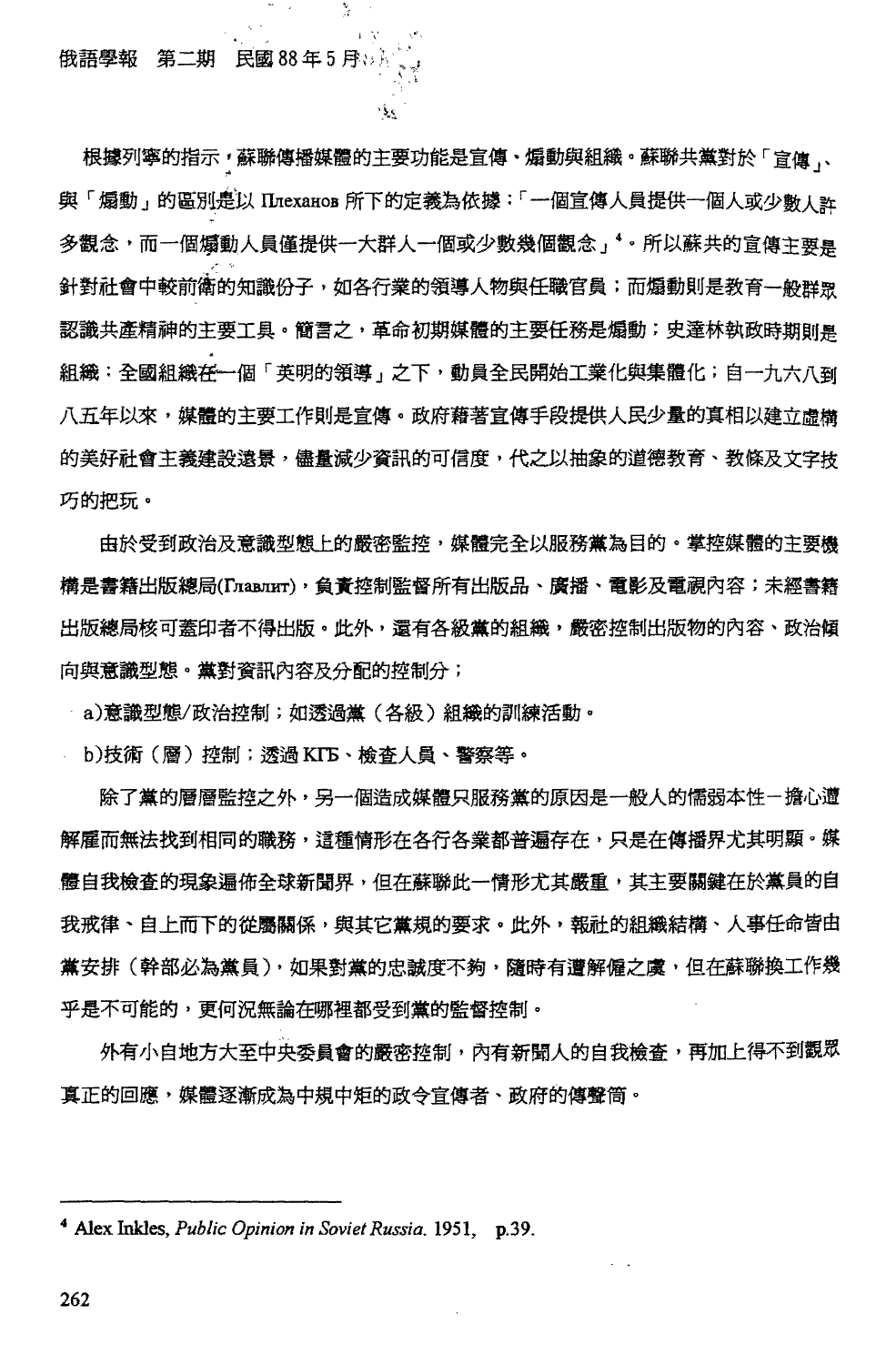## 「改造」( перестройка)、「公開」( гласность) 與戈巴契夫

七十三年的蘇聯政權並非真正完全一致的的政府組織,其中有奠基於恐嚇、畏懼及絕對 服從的史達林時期,也有相當溫和開放的布里茲涅夫時代(尤其在他主政初期)。自赫魯雪 夫在共黨第二十屆大會中嚴厲譴責史達林的殘酷暴虐統治之後,舊有的恐怖政治便不可能再 恢復了。經由或多或少的「公開」 (гласность),民意的覺醒已悄然開始。<sup>5</sup>

當布里茲涅夫政權結束時,蘇聯和其他國家一樣面臨全球資訊革命可能引起的威脅。數 十年來蘇聯資訊與宣傳的傳遞分配完全由共黨中央控制決定,到了一九八0年代官方的資訊 來源逐漸被其他資訊管道,如進口錄影帶、外國的電台廣播、地下出版品等取代。此外,蘇 聯人民也慢慢地有機會與外國人接觸。同時西方領導開始運用全球資訊網對蘇聯及其政策進 行反宣傳。在韓航班機遭俄軍鑿落及車諾比核能電廠爆炸案之後,蘇聯新聞的可信度便大不 如前。

一般認為蘇聯的「改造」(перестройка)、民主化與「公開」(пласность)是由蘇聯共黨所 籌畫促成的。然而,更精確地說,「改造」運動是由蘇聯共黨中一群思想最前衛、最有遠見 的高層菁英所策劃推動。一九八五年三月戈巴契夫就任蘇共總書記後,這群有志一同的黨菁 英分子面臨了蘇聯以來最嚴重的經濟發展停滯、文化生活困頓、領導階層老邁腐敗與社會氣 氛死寂。此時莫斯科的一些傳播媒體,如中央的報紙與雜誌開始鼓吹政治上的「改造 」。也 就是說,「公開」是「改造」運動最初的動力。6

「公開」在許多方面是功利實用,也是最符合政治目的的一種手段方法,赫魯雪夫曾加 以利用來進行所謂的「反史達林」運動,揭露過去執政的貪污腐敗並普及新思想。「公開」 對蘇聯人權問題有重要的影響。公開辯論的出現影響西方對戈巴契夫政策的態度,而人權問 題在美國的對蘇政策上扮演著關鍵的角色。「公開」不僅改變西方對蘇聯領導的看法,也對 蘇聯和西方國家的關係有重要的影響。

戈巴契夫政權意識到依據馬列主義所建立的政府、社會,乃至於整個社會經濟體系已日

263

Mark W. Hopkins, Mass Media In the Soviet Union. N.Y.: Pegasus. 1970. p.103.

Reino Paasilinna, Glasnost and the Soviet Television. YLE: Finnish Broadcasting Company. p.52.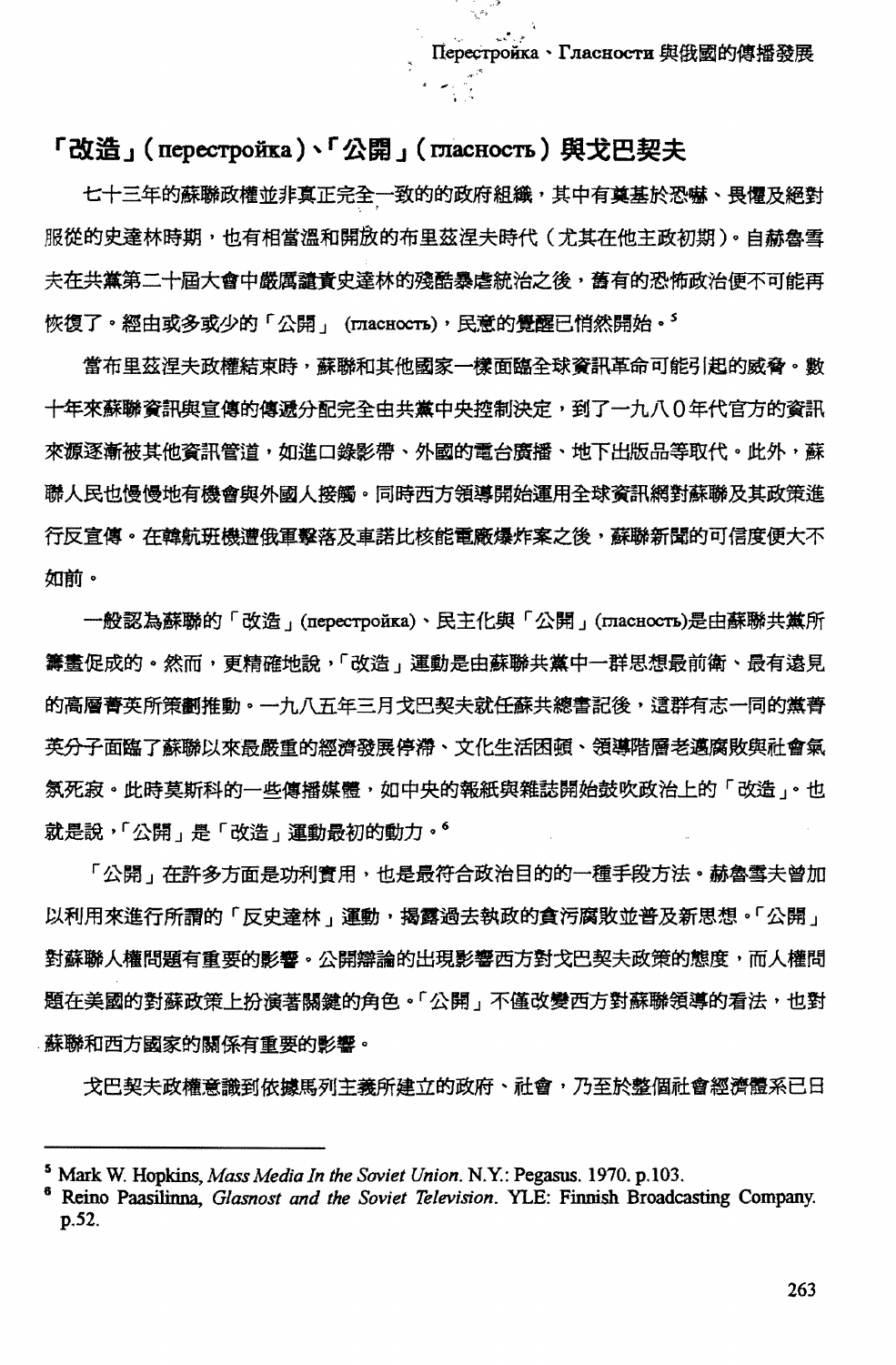第二期 民國 88年5月 俄語學報

k,

يمية

益惡化,因此提出「改造」政策。為了破除、改變這個體系,資訊自由便成為必要的涂忽。 也就是說,必須解除特定議題的禁令,新聞人員、研究工作者可以查閱檔案資料,開放對領 導階層的批評討論。並建立多元的新聞媒體。

在「改造,通程中,各界都有激進的改革者。但不論是支持或反對改革者都運用平面媒 體來實現所謂的「公開」,也因此造成一片紊亂。這些人視「改造」為一個在混亂中爭取自 身利益的機會,爭相在與自己立場相同的報紙、雜誌發表意見。其中莫斯科新聞報(Moscow Daily News, 蘇聯與外國文化關係協會發行,為莫斯科唯一的英文報紙)一反過去的宣傳角 色而成為大膽直言、極力支持最先進的改革思想,進而變成蘇聯「公開﹔最主要的發言管道 之一'。其他贊成改革的報紙還有 Аргументы и факты (一九九0年發行量高達三千一百萬 份)、消息報 Известия (蘇聯中央政府機關報)、Комсомольская Правда (共青團中央委員會 發行)、Литературная газета (蘇聯作家聯盟創辦)與 Советская культура (蘇聯共黨中央委 員會的文化部與文化工作人員聯盟發行)等等。至於雜誌方面則有 Новый мир、Знамя 與 Дружба народов 等。這些激進的平面媒體吸引了年輕的知識分子,尤其是作家、政治評論家、 科學家與一些政客。而持保守立場的雜誌則有 Молодая гвардия(共青團聯盟的中央委員會 發行)、Cospemenunk (蘇聯作家協會創辦)與 Coserckas Poccus (蘇共中央委員會發行)等。 大眾傳播在本質上就附屬於政治,其內容自然多少受當時的社會意識影響。因此,「公開」 時期的傳播媒體也相當精確反映了這個階段蘇聯的一些政治氣氛。

Paasilinna 認為「公開」之所以成為戈巴契夫「改造」運動的中心樞紐有幾個關鍵性 因素。; 一、對改變體系本身與權力(尤其是人事)結構-從取代所謂的「老人」政權到煽 動各地區改革腐敗的黨官僚制度-的企圖心;二、蘇聯人民的「新大眾心理」的產生-從過 去被動地接受意識洗腦到意見自由與多元意見(плюрализм мнений)的選擇;三、自由、解放 勞工的振奮與科技的現代化-從所謂優秀的機械工程到全面促進工業與經濟各方面的發展。

<sup>&</sup>lt;sup>7</sup> Георгий Ватснаже, *Секреты прессы при Горбачеве и Ельцине*. Москва:Типография №7, 1992. ст.111.

<sup>&</sup>lt;sup>8</sup> Ibid, p.18.

Reino Paasilinna, Glasnost and the Soviet Television. YLE: Finnish Broadcasting Company. 1995, p.58.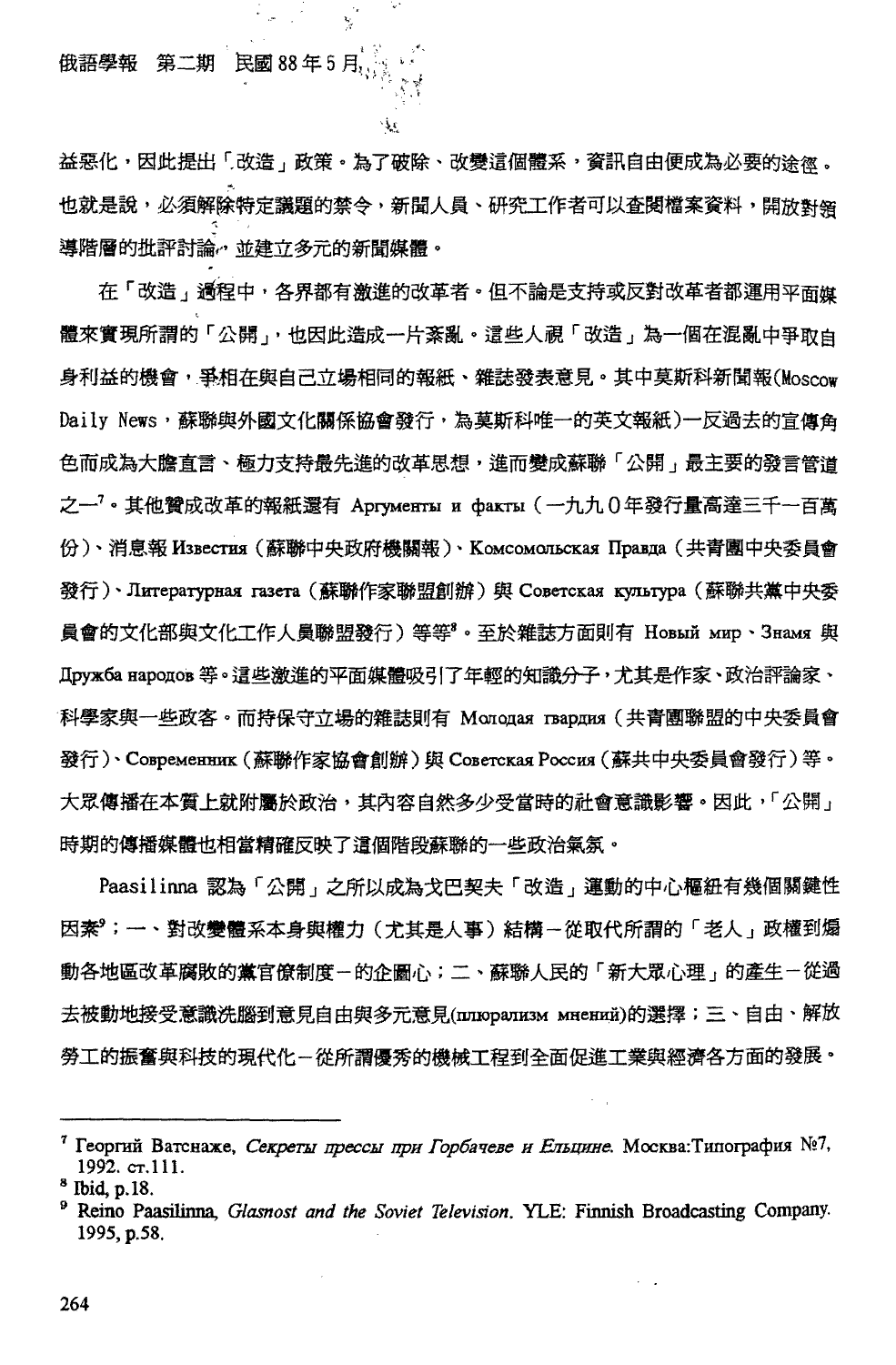Перестройка · Гласности 與俄國的傳播發展

前面曾經提及,一九八0年代貪污、因循苟且的官僚體制每況愈下,上自部分行政領導下至 社會大眾(尤其是年輕的知識分子)要求改革,而「公開」就是改革的首要措施。

.,'"

但是對戈巴契夫及其幕僚來說,「公開」政策是現代社會中一種有利而實用的必備條件、 達成某些目的的手段與在"進步的"社會主義體制內的整合力量,而不是民主社會中每個個 人所擁有的言論自由權。然而,這個由戈巴契夫倡導的「公開」政策最後卻成為一股強大的 推動力,進而推翻共黨專政達七十餘年的蘇維埃政權。「公開」之所以變成舉足輕重的關鍵, 主要是因為年輕知識分子的支持。

## 「公開」的新聞媒體

由戈巴契夫政府倡導的「公開」可以說是蘇聯的資訊革命。「公開」對資訊政策的影響反 映在三方面;

#### 一、批評與白我反省

「公開」的首要目的是恢復列寧所指示的在「積極」與「批評」面作平衡報導。過去只 宣揚經濟、社會上卓越成就的蘇聯媒體開始擔負起監督、批評國家政府的責任。蘇聯生活中 的各個層面都是批評的對象。即使軍隊與國家安全組織也得接受大眾的審視。根據一份調査, 一九八七年真理報、消息報和莫斯科新聞報中有關警察的文章就有二百一十六篇,其中只有 六十七篇是正面的報導,有四十篇負面批評,而有一百零九篇則屬持平10。「公開」初期,經 濟的相關報導仍佔新聞的最大篇幅,但不再強調收成、產量的成就進步。到一九八八年批評 經濟方面組織功能不彰的比例明顯提高。

二、澄満歴史真相

一九八五年以前的媒體不僅要宣揚國家經濟的成長進步,更要依共黨領導的指示來"編 寫"歷史,而「公開,的一大成就便是使蘇聯歷史真相有水落石出的機會。"新歷史"主要 在揭開史達林時期的神秘面紗,平反當時的受害者,如;布哈林、托洛斯基等。在發掘歷史

<sup>&</sup>lt;sup>10</sup> В. Лозяков, Милиция и пресса, *Известия*, 9 августа, 1988.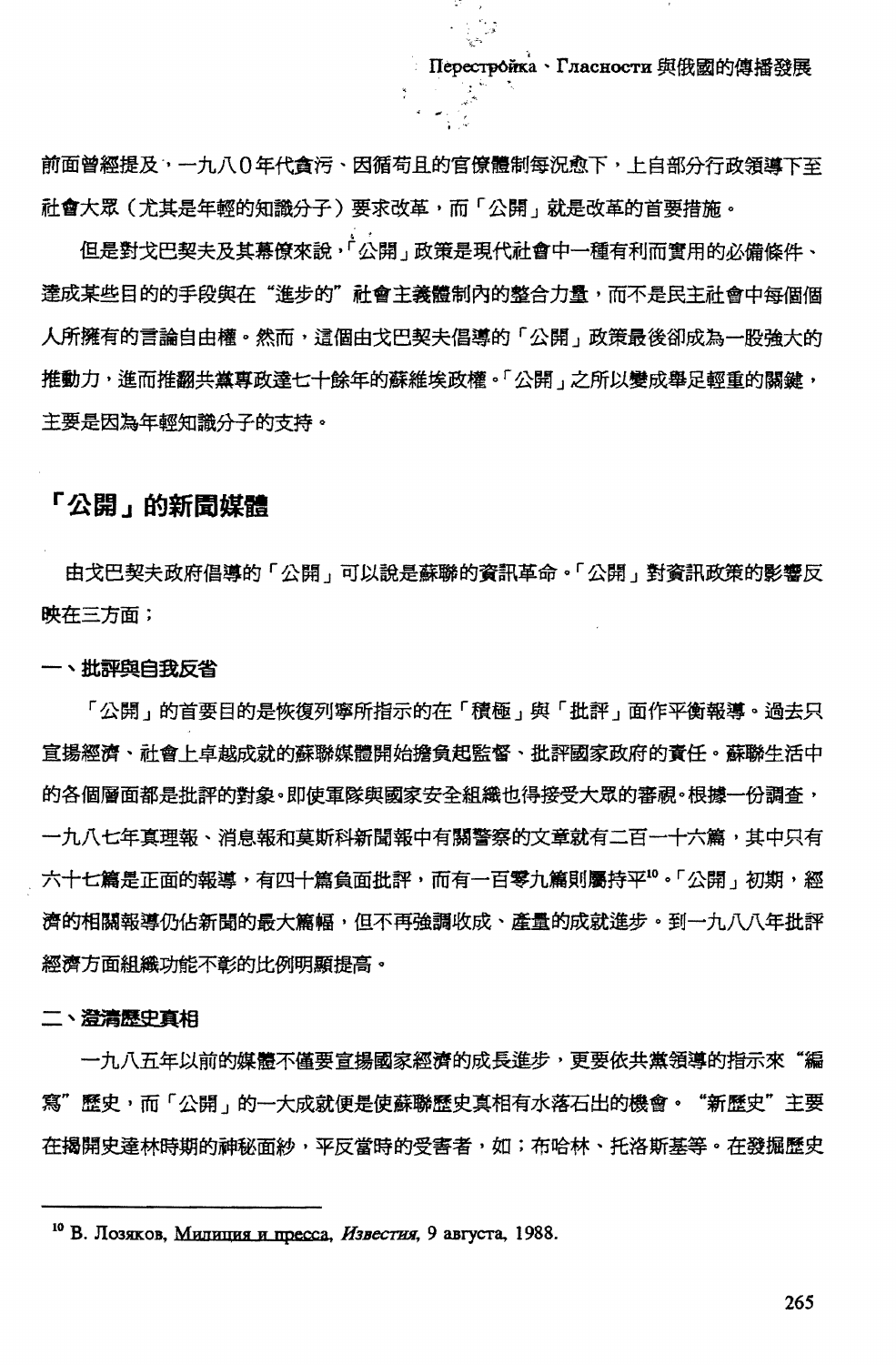#### 俄語學報 第二期 民國 88年5月

 $\bullet$   $\sim$ 

真相的前提下,以前的禁書得以出版,史達林的私生活也慢慢公諸於世。

¢,

 $\sigma_{\rm{max}}^{0.002}$ 

#### 三、自面報導

「公開」之前的國內新聞完全遵照黨的指示,以勾勒和平、幸福的社會主義建設藍圖為 原則,所有的新聞都是振奮人心的好消息。在「公開」之前,國內災難少有報導,即使情非 得以,也僅以簡短的官方敘述,輕描淡寫帶過。由於蘇聯的媒體並非商業化經營,市場需求 低,因此揭露生活黑暗面以滿足閱聽大眾好奇心的災難新聞就沒有新聞價值可言。而蘇聯人 民就這樣被剝奪了從災難事件的報導中,追究譴責造成事件的原因及其相關人員,以避免重 蹈覆轍的機會。「公開﹐之後,蘇聯的新聞價值觀與西方愈來愈接近,蘇聯人民對西方的報 導方式也愈發熟悉。漸漸地,抗議缺乏蘇聯境內災難報導的讀者投書愈來愈多,而媒體也開 始檢討災難新聞確實有改善公共服務品質、減少缺失的功能。

~!

蘇聯社會學家 Karapnarckuй 指出,自一九八六年車諾比核電廠爆炸案的相關報導之後, 「公開」才由一個政府的口號真正地落實到日常生活之中"。 從此災難報導在蘇聯新聞中佔 了相當的比例,到了一九八八年十二月七日亞美尼亞發生大地震時,新聞媒體立即作完整的 現場報導。

「公開」之前所有的貪污、竊盜與其它反社會行為等犯罪報導,唯有與經濟發展主題相 關才加以報導。至於暴力、搶劫和強暴等相關新聞則完全沒有。理由之一是蘇聯共黨認為蘇 維埃社會主義的社會是和諧安詳的,絕無暴力犯罪存在<sup>12</sup>。而犯罪消息會與媒體所強調的進 步、安定的社會情景有所牴觸。「公開」之後,犯罪問題已不再是不能討論的禁忌;新聞報 導中常有暴力、勒索、濫用毒品等消息,甚至還公佈犯罪率的統計數字。

除了災難、犯罪新聞之外,「公開」也使記者有報導國內的宗教、街頭抗議、移民等其 它政治問題的機會。自從「改造」開始之後,在喬治亞、亞美尼亞、亞塞拜然等共和國又興 起了民族主義,波羅的海三共和國甚至還要求獨立。過去礙於政府的民族政策,媒體不斷強 調各民族之間彼此尊重和諧幸福地為馬列主義奮鬥努力。從一九八五年開始,民族主義、種

<sup>&</sup>lt;sup>11</sup> Boris Kagarlitsky, Perestroika: the dialectic of change. *New Left Review*, 1988 May-June, p.72 <sup>12</sup> Mark W. Hopkins, *Mass Media in the Soviet Union*. N.Y.: Pegasus. 1988, p.242.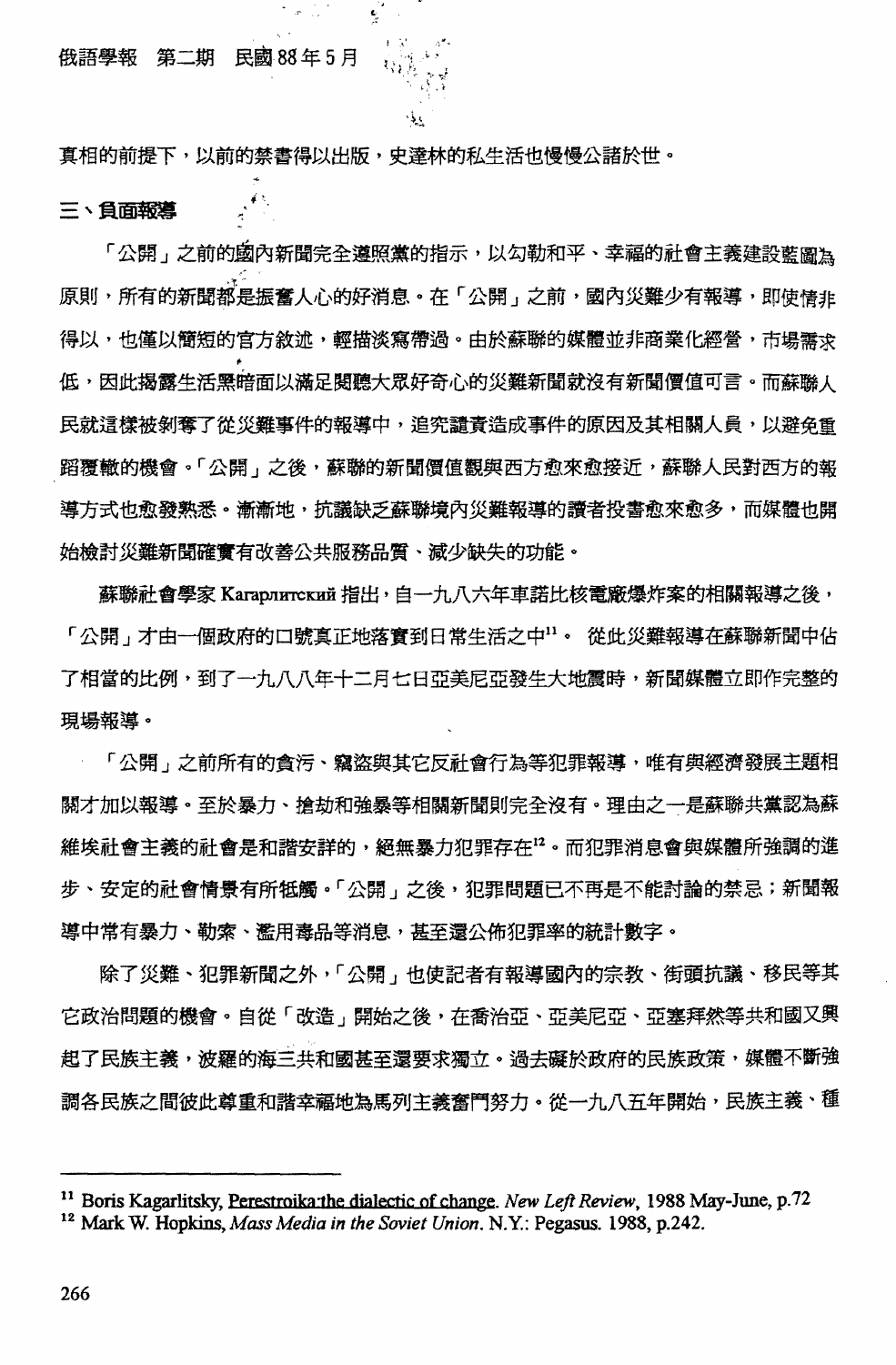族衝突的問題已不再是禁忌。

# 後蘇聯的傳播媒體

到一九九0年代初期,儘管以前黨的行政機構已改弦易轍,竇際上權力仍握在同一批人 手上。最先受到「公開」影響而變得多元化的是報業,然後是雜誌、期刊,只有電視仍受控 於 Гостелерадио<sup>13</sup>。由黨操控的報紙、雜誌,如; Правда, Советская Россия, Партийная жизнь 等報的讀者、訂戶驟然減少。因此蘇共只好更加嚴密地監督管理尚未失控的電視。

 $\mathbf{r} \rightarrow$ 

一九九一年俄羅斯的總統選舉就是明顯的例子。五位候選人雷日可夫(Pыжков)、巴卡汀 (Бакатин)、季李諾夫斯基(Жириновский)、馬卡肖夫(Макашов)與葉爾欽中,在戈巴契夫的 授意下,電視新聞報導將焦點放在雷日可夫上,把戈巴契夫的勁敵葉爾欽當成陪襯人物,甚 至盡可能地忽略他。然而大選最後的結果,葉爾欽獲得百分之五十七的選票。一九九一年八 月十九日的政變也是如此。當莫斯科的街頭出現坦克與武裝部隊時,成千上萬的電視螢幕卻 播放著完全無關的節目,民眾對於當時發生的事毫無所知。

因此,過去黨營電視並不像報業那樣逐步地轉變成開放自由的立場,而是急遽瞬間的。 精確地說,蘇聯電視媒體的「公開」歸功於八月政變。俄羅斯、鳥克蘭、白俄羅斯三位總統 達成協議結束蘇聯政權,也間接地改變蘇聯統一的電視體系。每個新的獨立共和國都希望擁 有自己的電視廣播。一九九0年代初電視頻道的分配為:第一頻道一繼承 Гостелерадио,改 名為 Останкино (全名為 Российская государственная телерадиокомпания "Останкино"-PITO), 其訊號遍及所有前蘇聯地區; 第二頻道-RIR (Bcepoccunckas rocynapcreennas телерадиовещательная компания),幾乎全蘇聯都能收訊,不過其它獨立共和國還加播自己 的節目;第三賴道-收訊以莫斯科及周圍地區為止;第四頻道-播放獨立電視頻道(Kanan · независимого телевидения)的節目;第五頻道-聖彼得堡電視台,訊號可傳送到俄羅斯北部, 收視戶達七千萬;第六頻道由商業電視台 MockBa 所使用。

 $13$ Гостелерадио (Государственный комитет Совета Министров СССР по телевидению и радиовещанию)成立於1970年。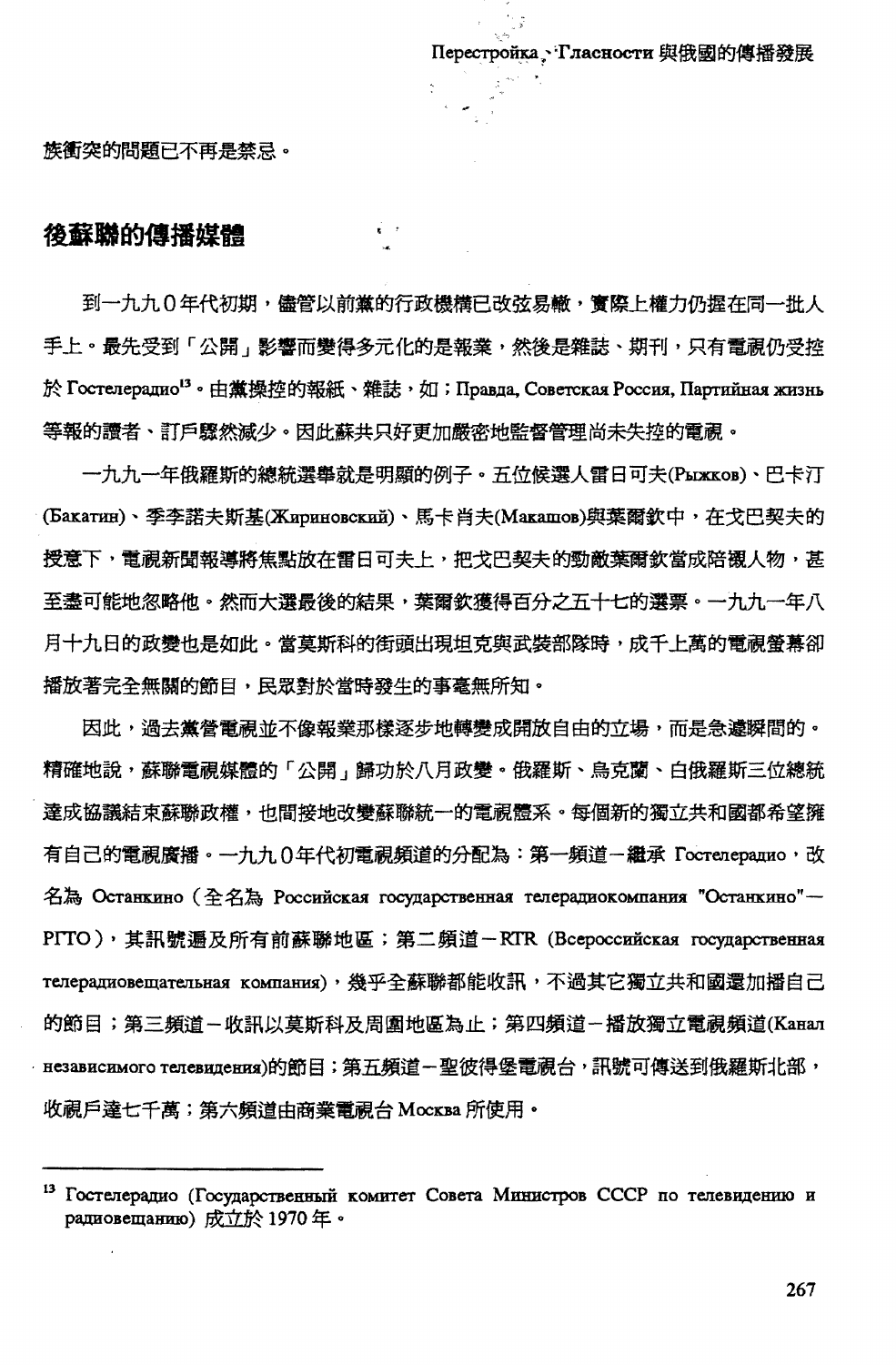#### 俄語學報 第二期 民國88年5月

्रं

يدفى

蘇聯解體之後,第一頻道變成獨立國協的節目播送頻道,第二頻道仍為俄羅斯的頻道, 其餘頻道則維持不變。值得注意的是,各頻道在經營管理與節目內容均為獨立。唯一維持中 央統一的是部分的技術與工程設備(從攝影器材到電視訊號發射台)。蘇聯新聞媒體的獨立 過程與共黨退出政治舞台有極大關係,俄羅斯總統下令禁止共黨的組織活動,進一步地促成 新聞媒體團結,摒除外來的行政干預,確保節目內容的多元性。

不過這個外在改變並不意味從此媒體可以真正發揮傳遞訊息的功能。過去黨機關、檢杳 制度的控制,現今由市場取代。由於一般物價上漲,紙張價格與印刷成本提高了百十倍,再 加上報紙雜誌配送的費用高漲,造成報紙雜誌的價格上揚到一般消費者無法負擔。最後導致 平面媒體的經營幾乎無利利潤可言,只好大量減產,例如;雜誌 Oroнёк 一九九二年中虧了 六百萬盧布,報紙 Комсомольская Правда 銷售減少了十二倍,而真理報更減少了二十倍。"

平面媒體在面臨這樣的經濟困境,只好向政府尋求資金補助,如 Poccuйckas Fasera 便 成為政府的代言人。至於那些不迎合當局的報紙,只能在自由市場的激烈競爭中自生自滅。 同時,國會中一些新共產黨員的保守勢力開始抬頭,在「改造」過程中影響力最大、最有代 表性的消息報便成為他們覬覦的主要對象。以為Xac6илaroв首的國會議員希望消息報變成國 會刊物,甚至連總統也十分關心傳播媒體的發展。

總而言之,即使擺脫黨的掌控,報紙也無法影響讀者大眾,發揮第四權的功能,因為流 失大量讀者。而這段真空時期便由電視及廣播電台取而代之,電子媒體對社會的影響日益顯 著,而這些電子媒體的控制、使用者對社會民意的影響也相對提高。

## 結論

傳播媒體是現代社會的產物,當然也和社會的政治、意識型態息息相關。在蘇聯的體制 下,黨的政策命令、對新聞的監督管理、以及主導的意識型態等等,在在都是決定因素。如 果不是戈巴契夫政府在一九八五年推動「改造」運動、實行「公開」政策,過去那種由 KFB

<sup>&</sup>lt;sup>14</sup> Reino Paasilinna, Glasnost and the Soviet Television. YLE: Finnish Broadcasting Company. 1995, p.64.